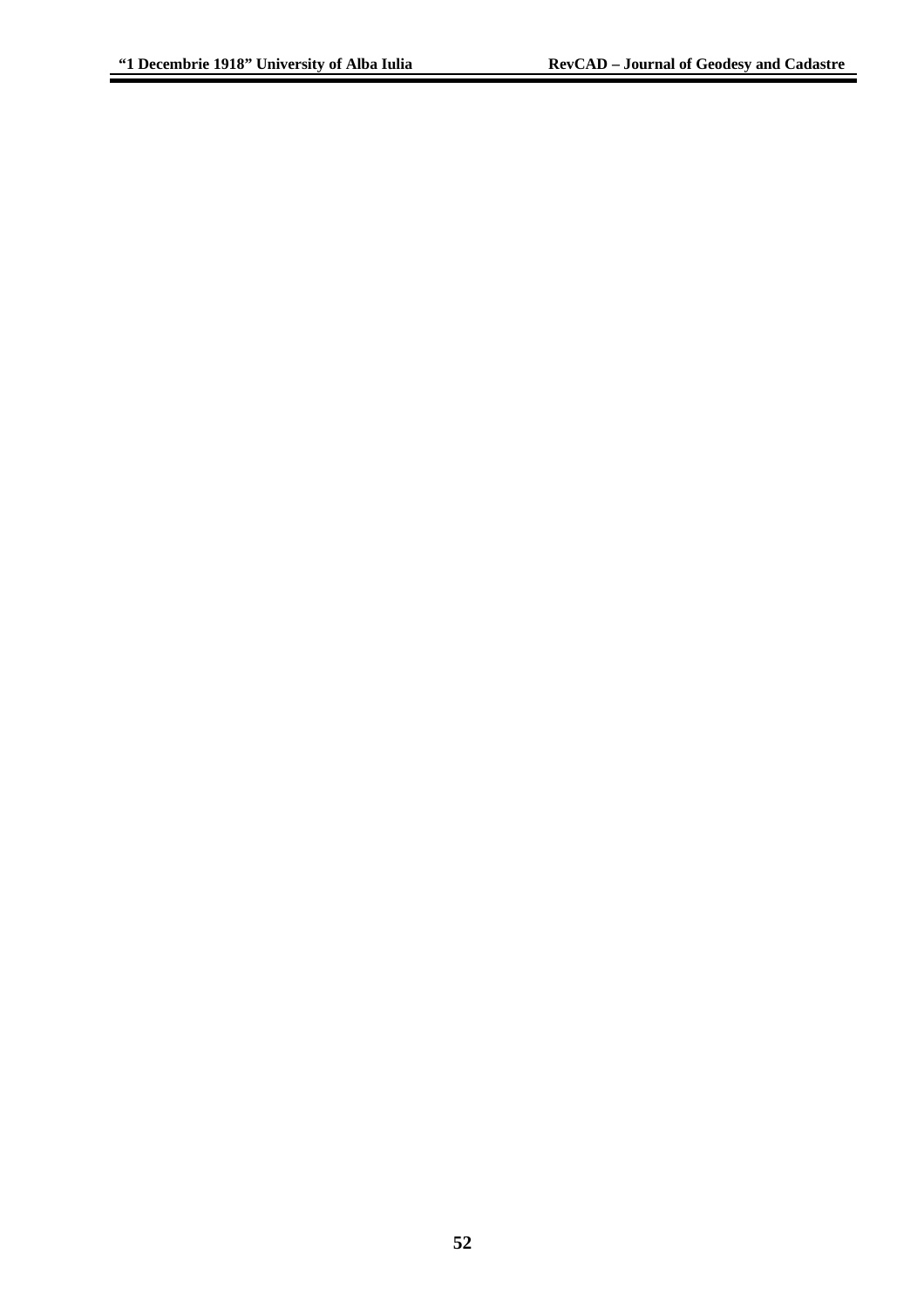### **1. Introduction**

In 1994 the work on the Unified European Levelling Network was resumed after a break of 10 years under the name UELN-95. Resolution No. 3 of the EUREF symposium 1994 in Warsaw devised the objective to establish an Unified Vertical Datum for Europe at the one-decimeter level with simultaneous extension of the UELN as far as possible to the Eastern European countries. After four years' of work the EUREF symposium 1998 in Bad Neuenahr/Ahrweiler decided to hand over the results to the participating countries under the name UELN-95/98. This resolution was realized in January 1999.

One year later at the EUREF symposium 2000 in Tromsø a first definition of the European Vertical Reference System (EVRS) was adopted. The realization on the base of the UELN 95/98 solution got the name EVRF2000. The following 14 countries made their current first order levelling networks available (see Figure 1):

- Estonia (1999) new part of the network
- Latvia (1999) new part of the network
- Romania (2000) new part of the network
- Lithuania (2001) new part of the network
- Switzerland (2002) update
- Bulgaria (2003) new part of the network
- the Netherlands (2005) update
- Finland (2005) update
- Norway (2005) update
- Sweden (2005) update
- Slovakia (2007) update
- Lithuania (2007) update
- Poland (2007) update
- Portugal (2007) update



Fig. 1. Development of the UELN data base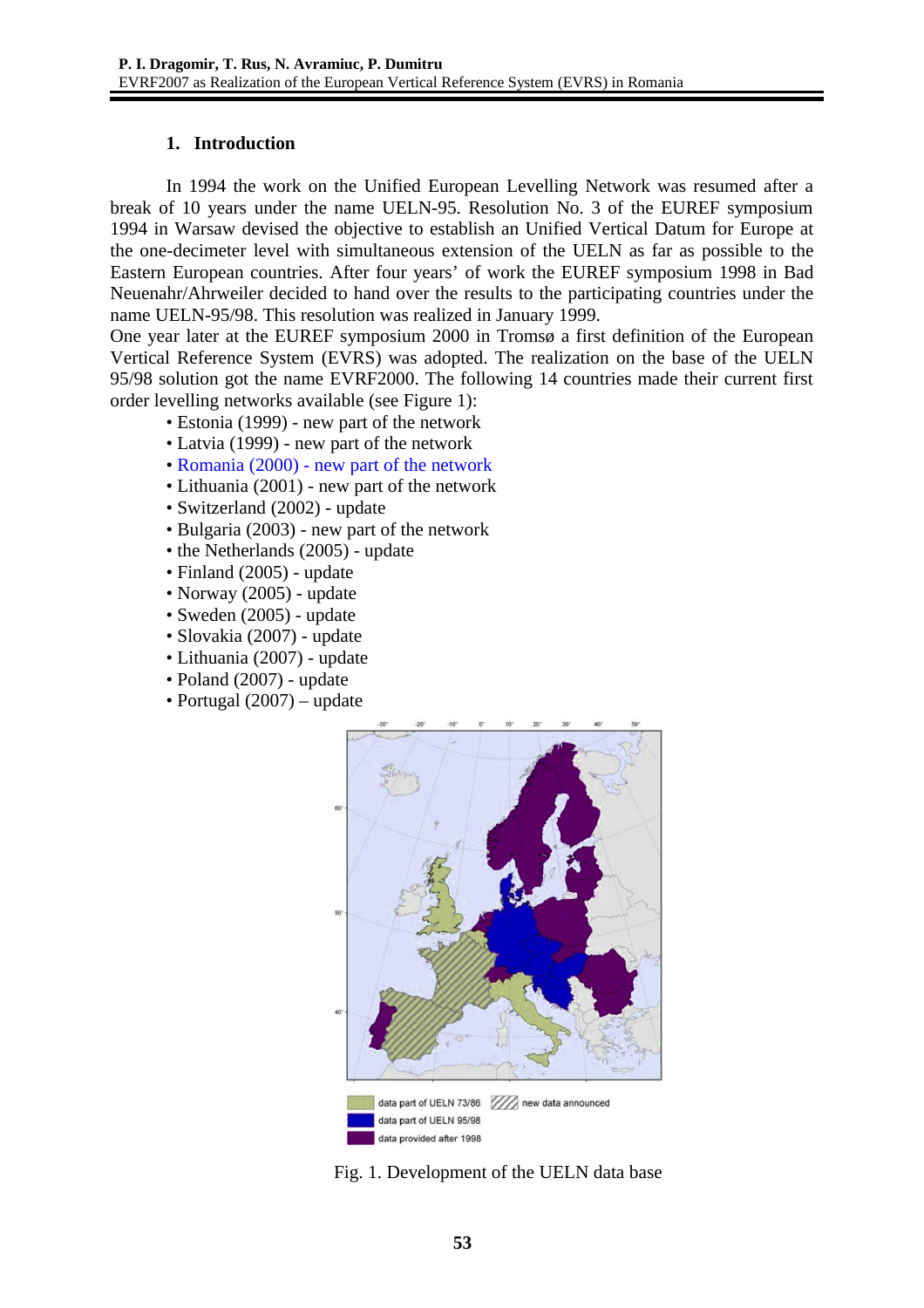The enhancing of the EVRS needs a revision of EVRF2000 conventions and parameters, and a new realization EVRF2007. From practical point of view, the tendency is not to change height values if not necessary. The EUREF community prefers to tie the height values to the height level of EVRF2000 and to keep normal heights. The transformation parameters between the EVRS realization and national height reference systems have to be specified to higher accuracy and topicality.

Levelling, height system definition, 3-D reference, geoid models (European, global), tidal correction, kind of height/geoid model are all related to each other. For many practical applications the choices made and parameters selected in their construction are not critical; however, it is essential that they be consistently implemented throughout.

In future the maintenance process of the EVRF2007 shall be based on a combined monitoring with several observation techniques using the approach of the European Combined Geodetic Network (ECGN), embedded in the Global Geodetic Observing System (GGOS). In addition the EUREF Permanent Network EPN can be used. Although most values behave kinematically we can make them "pseudo static" by referring them to a certain epoch.

The determination of the relationship of the European system EVRS and its realization EVRF to a Global Vertical Reference System (GVRS) and its realization Global Vertical Reference Frame (GWRF), and to the spatial reference frame ITRF is necessary for global georeferencing.

### **2. EVRS Definition and Datum of EVRF2007**

The European Vertical Reference System (EVRS) is a kinematical height reference system. The EVRS definitions fulfil the following four conventions:

(1) The vertical datum is defined as the equipotential surface for which the Earth gravity field potential is constant:

 $W_0 = W_{0E} = const.$ 

and which is in the level of the Normaal Amsterdams Peil (NAP).

(2) The unit of length of the EVRS is the meter (SI). The unit of time is second (SI). This scale is consistent with the TCG time coordinate for a geocentric local frame, in agreement with IAU and IUGG (1991) resolutions. This is obtained by appropriate relativistic modelling.

(3) The height components are the differences  $\Delta W_p$  between the potential  $W_p$  of the Earth gravity field through the considered points *P*, and the potential  $W_{0E}$  of the EVRS conventional zero level. The potential difference  $-\Delta W_p$  is also designated as the geopotential number  $c<sub>P</sub>$ 

 $-\Delta W_p = c_p = W_{0E} - W_p$ 

Normal heights are equivalent with geopotential numbers, provided that the reference gravity field is specified.

(4) The EVRS is a zero tidal system, in agreement with the IAG Resolutions No. 9 and 16 adopted in Hamburg in 1983.

The last datum realization of EVRS – the EVRF2000 – was defined as follows (IHDE and AUGATH 2002):

*The vertical datum of the EVRS is realized by the zero level through the Normaal Amsterdams Peil (NAP). Following this, the geopotential number in the NAP is zero:*

 $C_{NAP} = 0$ .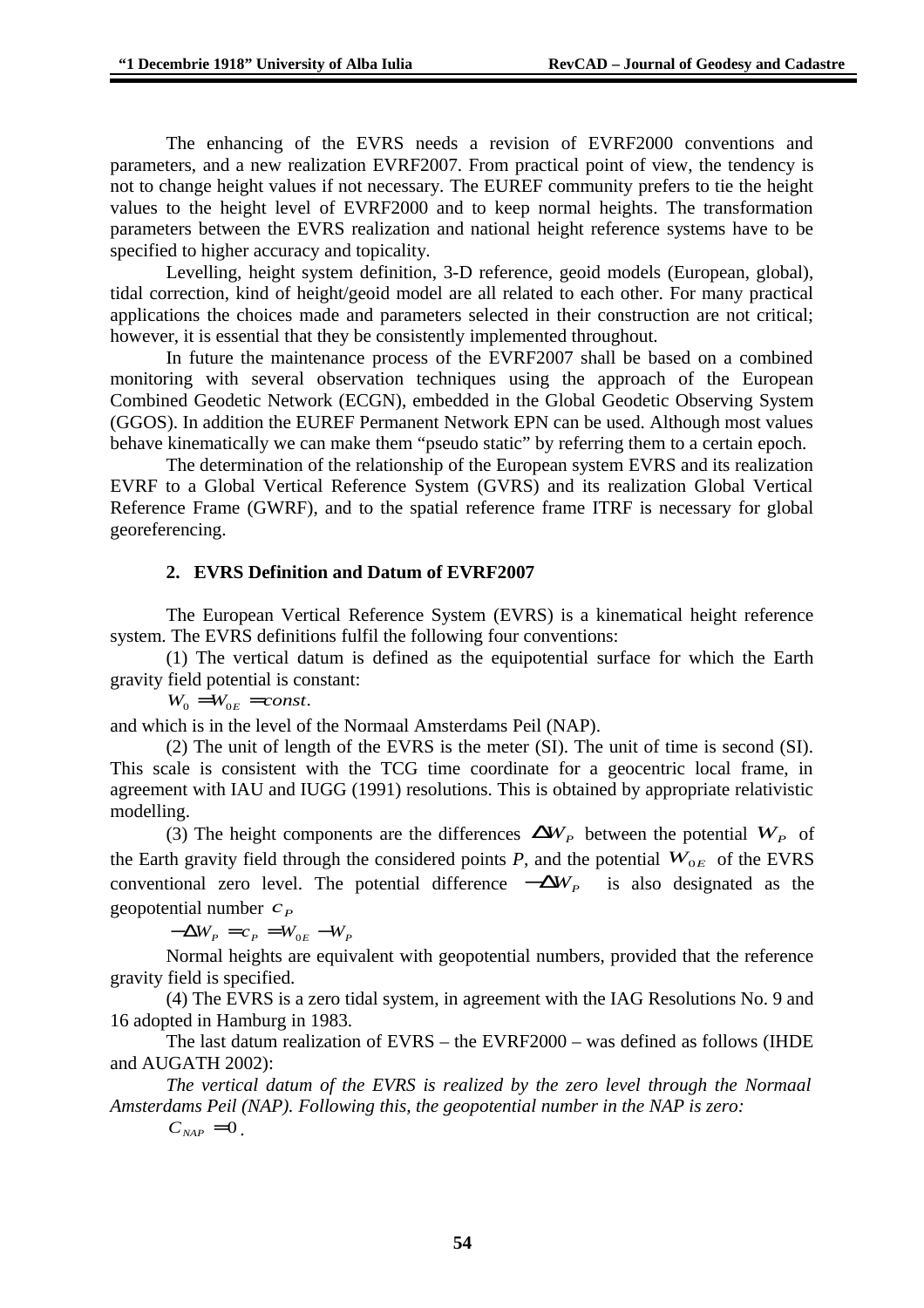*For related parameters and constants the Geodetic Reference System 1980 (GRS80) is used. Following this the Earth gravity field potential through NAP,*  $W_{NAP}$ *, is set to be the normal potential of the GRS80*

 $W_{\textit{NAP}}^{\textit{REAL}} = U_{\textit{0GRS80}}$ 

*The EVRF2000 datum is fixed by the geopotential number and the equivalent normal height of the reference point of the UELN No. 000A2530/13600.*

The EVRS2007 datum is realized, no any longer by a single point, but by a number of datum points distributed over Europe. It was strived to keep the level of the EVRF2000 datum in the EVRF2007. Therefore the new UELN adjustment was fitted to the EVRF2000 solution by choosing several datum points and introducing their EVRF2000 heights in the free adjustment of the current network. This was realized by introducing the condition equation

$$
\sum_{i=1}^{13} (c_{\text{EVRF 2000}} - c_{\text{EVRF 2007}}) = 0
$$

into the adjustment. For this purpose it was important to choose stable points located on the stable part of the European plate. In December 2006 the chairman of EUREF sent letters to all countries participating in the UELN project asking them for proposals of datum points for the next adjustment. Figure 2 shows the proposed datum points.



Fig. 2. Proposed and finally used datum points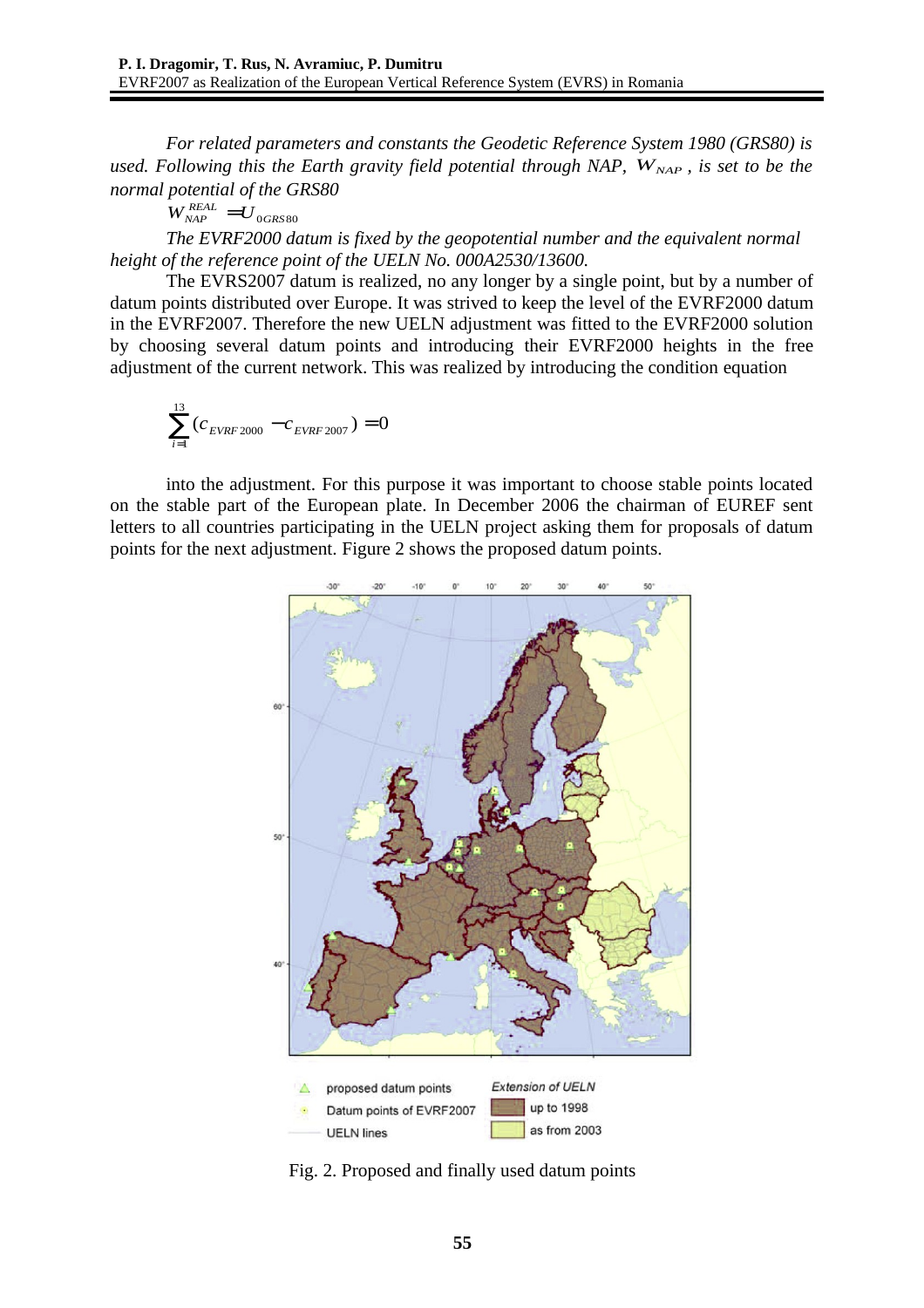Several adjustment variants were performed with different selections of datum points. The height changes caused by the different datum points were in the range of 1-5 mm.

### **3. The tidal system of EVRS**

The earth tides, caused by the gravitational forces of Moon and Sun, induce a permanent deformation of the earth crust. Different concepts to handle this deformation are described in EKMAN 1989, MÄKINEN and IHDE 2007, IHDE et al. 2008, MÄKINEN 2008.

- In the *non-tidal* or *tide-free* system, the permanent deformation is eliminated from the shape of the Earth. From the potential field quantities (gravity, geoid, etc.) both the tide-generating potential, and the deformation potential of the Earth (the indirect effect ) are eliminated. This corresponds to physically removing the Sun and the Moon to infinity. Typically the permanent deformation is treated using the same Love number h and Shida number *l* for the shape, and the same Love number k for the deformation potential as for the time-dependent tidal effects, instead of estimates for secular (fluid) Love and Shida numbers. We then have the conventional tide-free system.
- In the *mean* system, the permanent effect is not removed from the shape of the Earth. The shape therefore corresponds to the long-time average under tidal forcing. The potential field retains the potential of this average Earth, and also the time-average of the tide-generating potential (though it is not due to the masses of the Earth).
- For the potential field quantities, a "middle alternative", the *zero* system is available. It eliminates the tide generating potential but retains its indirect effect, i.e., the potential of the permanent deformation of the Earth. Thus its logical partner is the mean system for 3-D shape. In order not to need specify separately "zero for geopotential, mean for 3-D", the terminology is adopted that for the 3-D shape we have zero≡mean. In the zero system, the gravity field is generated only by the masses of the Earth (plus the centrifugal force).

The EVRS2007 is a zero-tide system, in harmony with the IAG resolutions of 1983. Therefore geopotential numbers in EVRF2007 shall express the zero-tide geopotential at the mean-tide position of the bench marks.

In the EVRF2000 the EVRS was not a zero tidal system because the countries delivered their data in different tidal systems, and the actual systems were not known to the UELN computing center. As a result, the tidal system of the EVRF2000 is mixed. Then the geopotential numbers of all datum points were corrected by

-0.28841∙sin<sup>2</sup>φ-0.00195∙sin<sup>4</sup>φ+0.09722 in kgal∙m

to bring them from the mean-tide system to the zero-tide system (MÄKINEN, 2008).

The resulting reductions ranged between –0.030 (Italy) and –0.108 (Denmark) kgal∙m. In order to minimize the differences to the EVRF2000 solution we added the constant of +0.08432 kgal∙m, the value of the tidal correction of point 13600 (000A2530) with opposite sign, to the correction described in previous formula. This is equivalent to the assumption that the NAP datum of EVRF2000 is in the zero tidal system in accordance with the EVRS2000 definition (IHDE et al. 2008). Figure 3 shows the resulting differences of the adjusted geopotential numbers to the adjustment EVRF2000.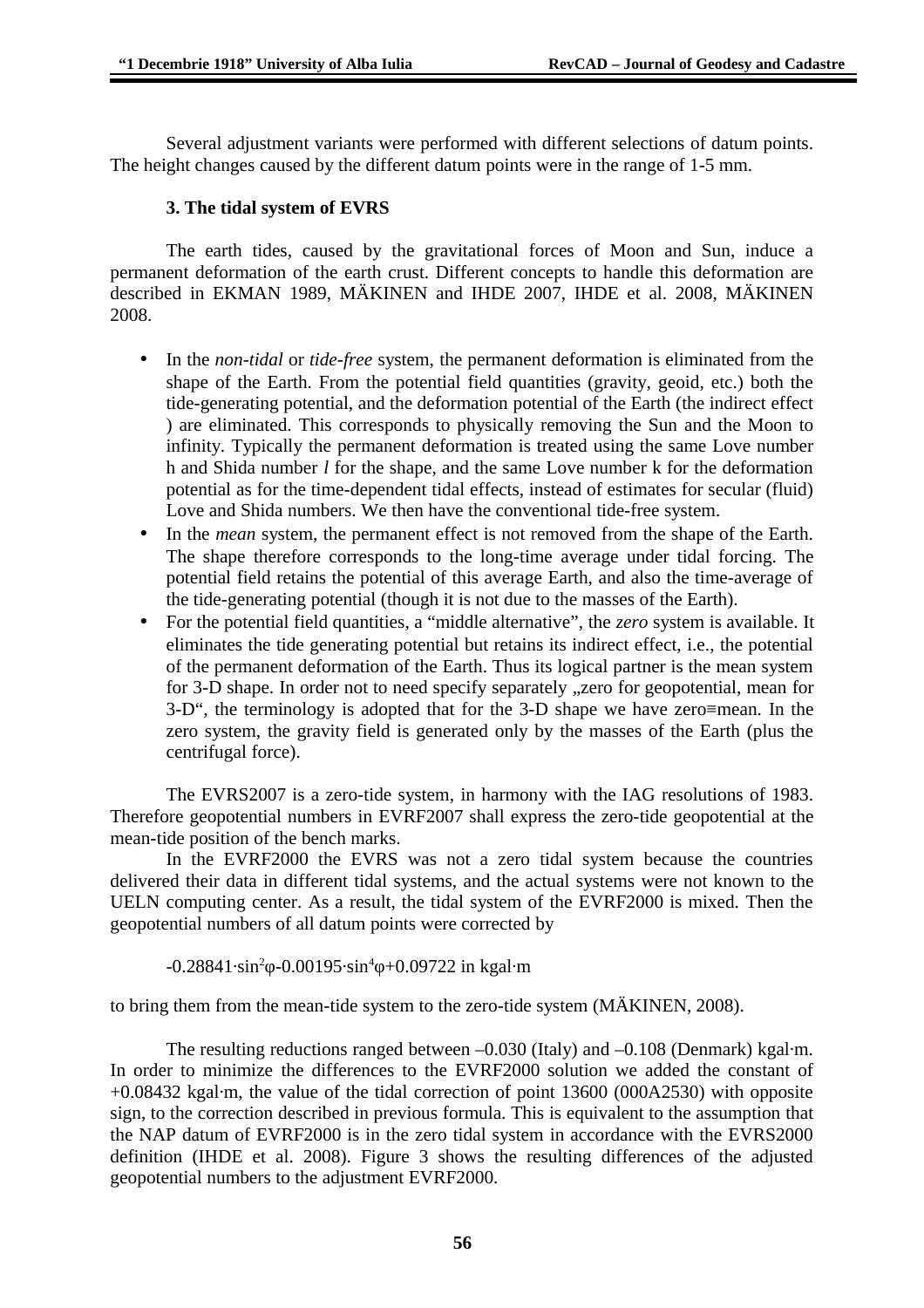

Fig. 3. Differences of EVRF2007 zero tidal system to EVRF2000

#### **4. Summary of the Adjustment Parameters**

The datum of EVRF2007 is realized by 13 datum points (see Table 1). The geopotential numbers of these points are introduced into the free adjustment with the results from the EVRF2000 adjustment reduced to the zero tidal system (see EKMAN 1989, MÄKINEN and IHDE 2007, IHDE et al. 2008, MÄKINEN 2008) by:

 $C_{dp2007}$ = $C_{p95/98}$ -0.28841⋅sin<sup>2</sup> $\varphi$ -0.00195⋅sin<sup>4</sup> $\varphi$ +0.09722+0.08432 in kgal⋅m

The geopotential differences are reduced from the mean-tidal system to zero-tide by

 $\Delta C_{Z} = \Delta C_{M} - 0.28841 \cdot (\sin^{2}\varphi_{2} - \sin^{2}\varphi_{1}) - 0.00195 \cdot (\sin^{4}\varphi_{2} - \sin^{4}\varphi_{1})$  in kgal∙m

Additionally, the geopotential differences are reduced to the epoch 2000 by means of the land uplift model NKG2005LU.

Table 1. Datum points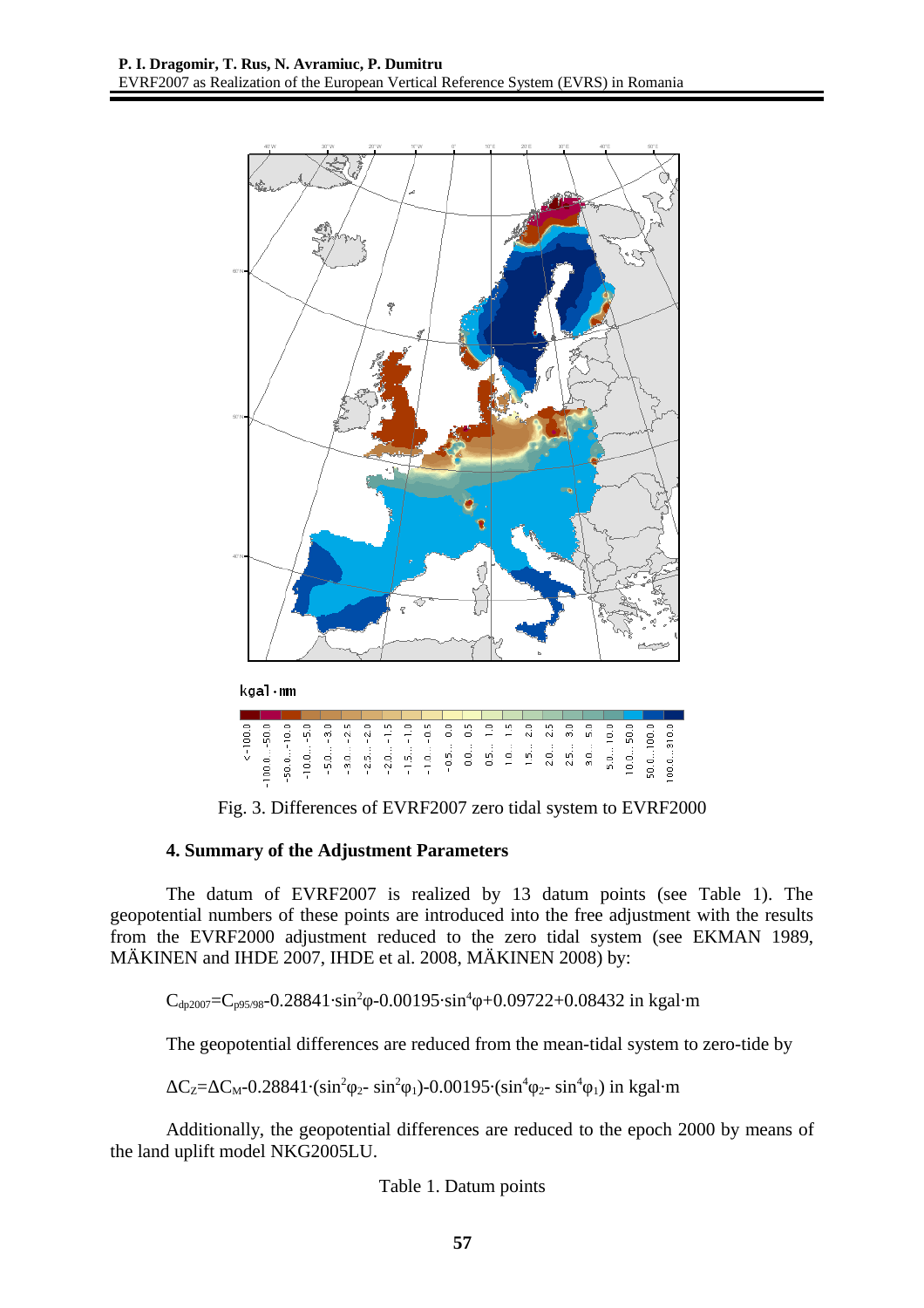| Point<br>number | Point number |    | Latitude  | Longitude       | geop. number<br>EVRF2000<br>(mean tide) | geop. number<br>EVRF2000<br>(zero tide) | adjusted geop.<br>number<br>EVRF2007<br>(zero tide) | difference<br>EVRF2007-<br>EVRF2000 |
|-----------------|--------------|----|-----------|-----------------|-----------------------------------------|-----------------------------------------|-----------------------------------------------------|-------------------------------------|
| (UELN)          | (national)   |    |           | degree (ETRS89) | kgal·m                                  |                                         |                                                     | kgal·mm                             |
| 102105          | 937856       | AT | 48.664867 | 15.674783       | 300.7350                                | 300.7535                                | 300.7504                                            | $-3.0$                              |
| 200038          | <b>IGNMK</b> | BE | 50.799167 | 4.359400        | 96.0126                                 | 96.0204                                 | 96.0073                                             | $-13.1$                             |
| 401110          | 3614/00005   | DE | 52.349783 | 8.015300        | 92.6957                                 | 92.6958                                 | 92.6871                                             | $-8.7$                              |
| 401658          | 3549/01400   | DE | 52.480500 | 13.983567       | 53.6216                                 | 53.6211                                 | 53.6139                                             | $-7.2$                              |
| 514004          | 00204009190  | DK | 55.666017 | 12.393367       | 14.0516                                 | 14.0357                                 | 14.0471                                             | $+11.4$                             |
| 514182          | 05304009619  | DK | 57.447017 | 10.511600       | 16.5915                                 | 16.5674                                 | 16.5860                                             | $+18.5$                             |
| 800432          | 35 (Firenze) | IT | 43.776000 | 11.259883       | 48.7903                                 | 48.8335                                 | 48.8335                                             | $+0.0$                              |
| 800441          | 44 (Roma)    | IT | 41.909850 | 12.476050       | 16.9251                                 | 16.9776                                 | 16.9776                                             | $-0.1$                              |
| 913000          | 000A1013     | NL | 52.851417 | 5.518967        | 5.6427                                  | 5.6404                                  | 5.6364                                              | $-4.0$                              |
| 913011          | 000A1112     | NL | 52.141733 | 5.360567        | 41.0248                                 | 41.0260                                 | 41.0251                                             | $-0.9$                              |
| 1103000         | Nadap II     | HU | 47.255750 | 18.620017       | 172.9876                                | 173.0131                                | 173.0090                                            | $-4.1$                              |
| 1706115         | 26330081     | PL | 52.230100 | 20.948383       | 110.6861                                | 110.6868                                | 110.7007                                            | $+13.9$                             |
| 1905325         | EH-V.        | SK | 48.606500 | 19.017333       | 267.5548                                | 267.5735                                | 267.5709                                            | $-2.7$                              |
|                 |              |    |           |                 |                                         |                                         | Total:                                              | $+0.0$                              |

A variance component estimation was performed in which the observations of each national network were introduced as a separate group (GRAFAREND 1984). Table 2 shows the results of the variance component estimation for EVRF2000 and EVRF2007.

| Country                    | Standard<br>Number of<br>deviation in<br>observations<br>kgal·mm |          | Number of<br>observations | Standard<br>deviation in<br>kgal·mm |  |
|----------------------------|------------------------------------------------------------------|----------|---------------------------|-------------------------------------|--|
|                            |                                                                  | EVRF2000 | EVRF2007                  |                                     |  |
| Austria                    | 145                                                              | 0.80     | 167                       | 0.82                                |  |
| Belgium                    | 54                                                               | 1.22     | 63                        | 1.24                                |  |
| Switzerland                | 13                                                               | 1.06     | 413                       | 1.09                                |  |
| Germany (ep. 2000)         | 755                                                              | 0.85     | 846                       | 0.85                                |  |
| Denmark (ep. 2000)         | 1036                                                             | 0.59     | 197                       | 0.91                                |  |
| Spain                      | 101                                                              | 1.85     | 140                       | 1.75                                |  |
| France                     | 175                                                              | 2.01     | 348                       | 2.02                                |  |
| Italy                      | 97                                                               | 1.76     | 110                       | 1.75                                |  |
| Netherlands                | 932                                                              | 1.08     | 1424                      | 0.75                                |  |
| Portugal                   | 22                                                               | 1.77     | 30                        | 2.09                                |  |
| Great Britain              | 60                                                               | 1.72     | 60                        | 1.72                                |  |
| Norway old (ep. 2000)      | 194                                                              | 1.67     | 352                       | 1.62                                |  |
| Norway_new (ep. 2000)      |                                                                  |          | 397                       | 1.29                                |  |
| Finland (ep. 2000)         | 89                                                               | 0.76     | 262                       | 0.73                                |  |
| Sweden (ep. 2000)          | 122                                                              | 1.74     | 4206                      | 1.00                                |  |
| Czech Republic             | 82                                                               | 1.10     | 117                       | 1.16                                |  |
| Hungary                    | 54                                                               | 0.52     | 82                        | 0.47                                |  |
| Croat., Bosn.-Herz., Slov. | 79                                                               | 0.90     | 112                       | 0.90                                |  |
| Poland (ep. 2000)          | 179                                                              | 0.99     | 476                       | 0.88                                |  |
| Slovakia                   | 74                                                               | 1.41     | 215                       | 1.55                                |  |
| Romania                    |                                                                  |          | 133                       | 1.75                                |  |
| Estonia (ep. 2000)         |                                                                  |          | 78                        | 1.30                                |  |
| Latvia (ep. 2000)          |                                                                  |          | 159                       | 1.72                                |  |
| Lithuania (ep.2000)        |                                                                  |          | 72                        | 0.87                                |  |
| Bulgaria                   |                                                                  |          | 109                       | 1.14                                |  |
| total                      | 4263                                                             | 1.10     | 10568                     | 1.11                                |  |

Table 2. Results of the variance component estimation

The national reference system for the heights in Romania is Black Sea 1975 datum. Normal heights are available for the National Leveling Network.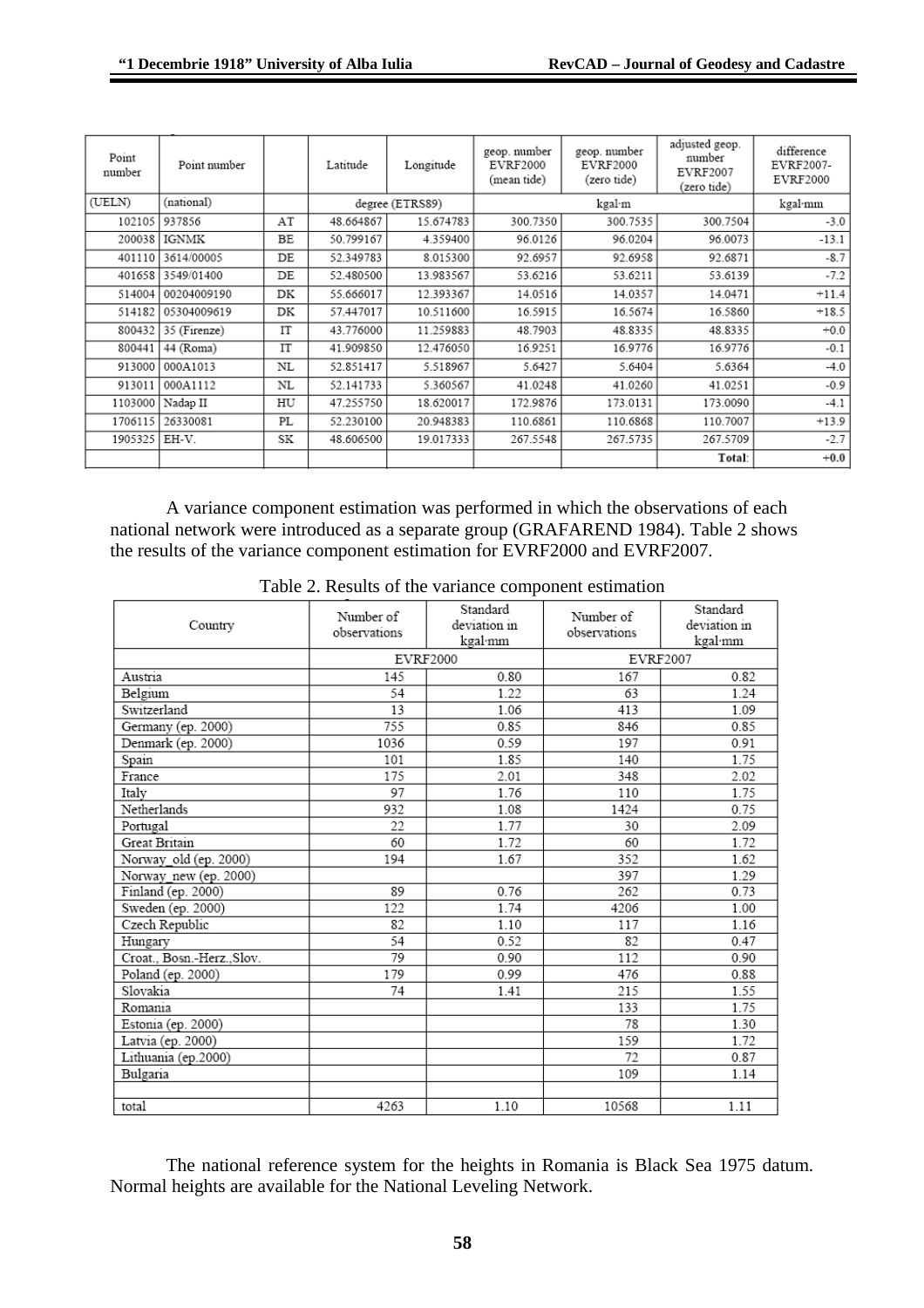The National Leveling Network it is divided in 5 orders (function of precision). The National Precise Leveling Network of  $I<sup>st</sup>$  order consists in a number of 19 polygons with a length of 6600 km and includes 6400 points with a density of 1 point/ $km^2$ . 24 leveling lines establish the connections with neighbour countries: 2 with Ukraine, 1 with Republic of Moldova, 6 with Bulgaria, 10 with Serbia/Montenegro and 5 with Hungary.

This network was densified till 32 polygons with levelling networks of  $II<sup>nd</sup> - V<sup>th</sup>$  order (see Figure 4).

The Romanian contribution to UELN (2000) contains the nodal points of the polygons of first order (65 points) and 89 levelling observations.



Fig. 4. Romanian Levelling Network

The EUVN97 (European Unified Vertical Network 1997) included 4 points from the Romanian Levelling Network: RO01 (Sirca-Iasi), RO02 (Constanta), RO03 (Timisoara) and RO04 (Tariverde – Height 0) points measured with GPS technology and absolute gravity. For these points the known ETRS89 coordinates and normal heights (precise levelling) in Black Sea 1975 datum were determined together with absolute gravity. For the ECGN project in September 2004, Austrian Federal Office of Metrology and Surveying (BEV– Bundesamt fuer Eich-und Vermessungswessen) in cooperation with Romanian National Agency for Cadastre and Land Registration (NACLR) and Military Topographic Directorate, performed an absolute gravity observation campaign in Romania. A number of 4 absolute gravity stations were observed by JILAg-6 absolute gravimeter. Romania participated with such information to the EVRS realization - EVRF2000. After 2000 year Romania further contributed by providing new data including 43 stations with ETRS89 ellipsoidal heights and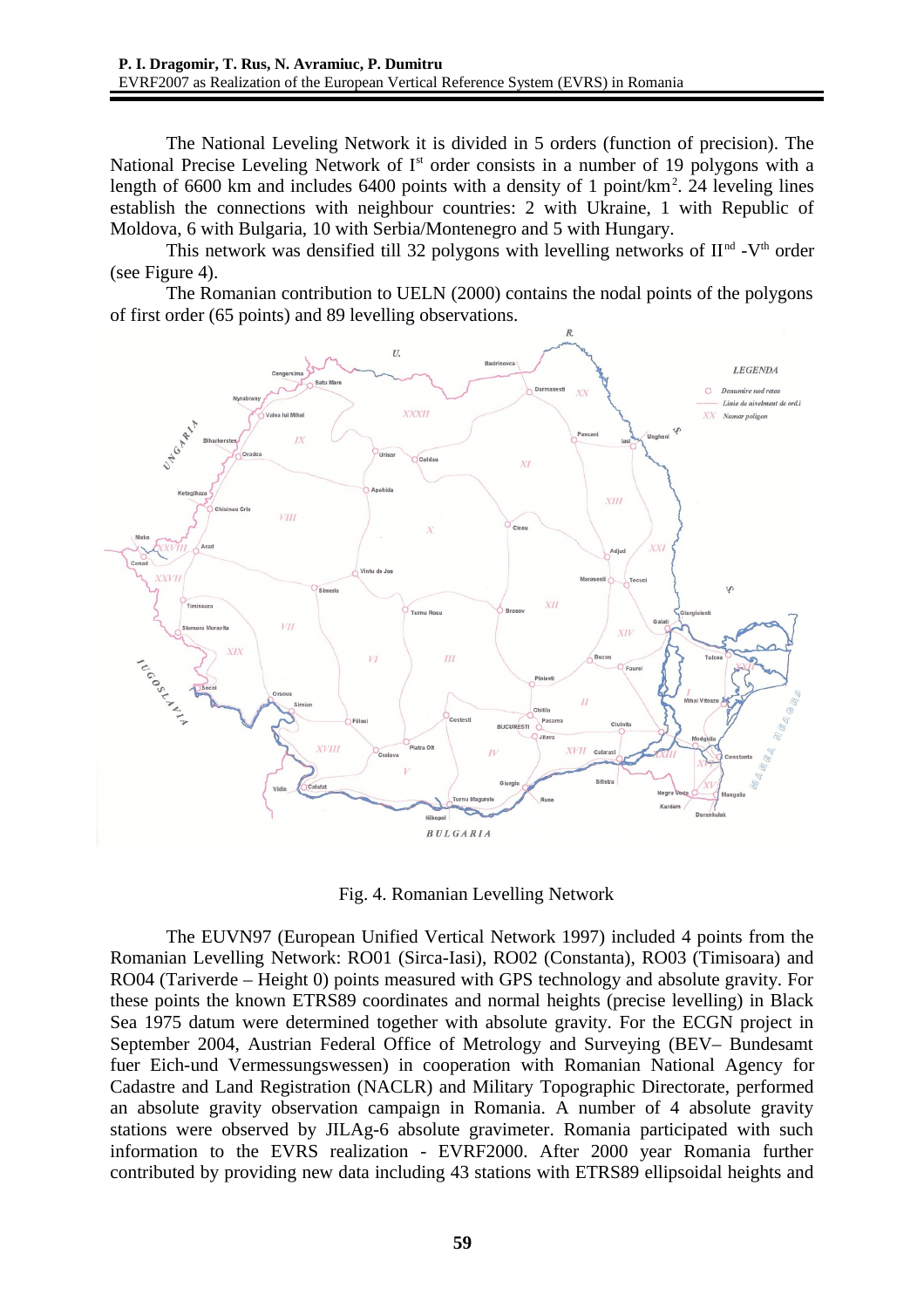normal heights in national height reference system (Figure 5). This was the contribution to the EUVN\_DA (Densification Action) project with final result the EVRF2007 realization. 25 European countries participated and submitted the data of more than 1500 high quality GPS/leveling benchmarks. The submitted data was validated and converted into uniform reference frames. The final report was discussed at Technical Working Group meeting and presented at the EUREF2009 symposium, held in Florence (Italy). The results were circulated to all contributing National Mapping Agencies including Romanian National Agency for Cadastre and Land Registration.



Fig. 5. Romanian contribution to EUVN\_DA project (2009)

This action it is continued in Romania by NACLR. For each county it is planned to be realized a number of minimum 5 such stations. At the present there are fully covered a number of 10 counties. New data will be provided periodically to the EUREF for inclusion in new EVRF realizations.

As a final EVRF2007 realization in Romania, a standard transformation parameters were computed by EVRF computing centre from Federal Agency for Cartography and Geodesy (BKG, Germany). These set of parameters realize the transformation of normal heights from Black Sea 1975 System to EVRF2007 (RO\_CONST / NH to EVRF2007) (see Annex 1 – Transformation of normal height from RO\_CONST / NH to EVRF2007).

Transformation parameters were derived from 48 identical points (UELN nodal points ) with a transformation RMS of 0.004 m, and residual deviation between -0.012 m and +0.013 m.

A general view of the EVRF2007 realization in comparison with national height reference systems can be seen on the next picture.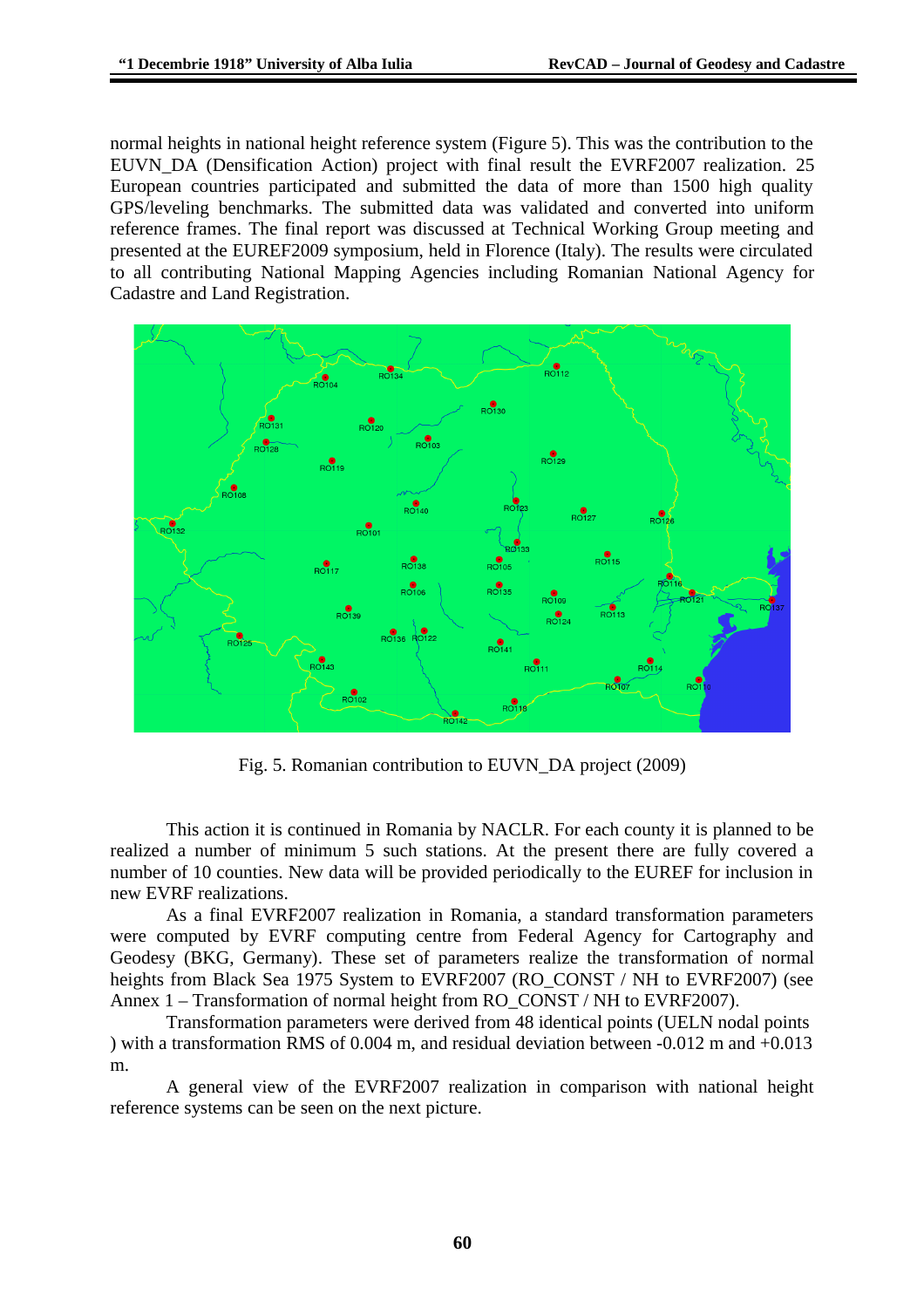

# Reference tide gauges

|  | Alicante  | Cascais   | Kronstadt  | Ostend         |
|--|-----------|-----------|------------|----------------|
|  | Amsterdam | Constanta | Malin Head | Trieste        |
|  | Antalya   | Durres    | Marseilles | other          |
|  | Belfast   | Genoa     | Newlyn     | no information |

Fig. 6. Mean differences between EVRF2007 and national height reference systems **6. Conclusions**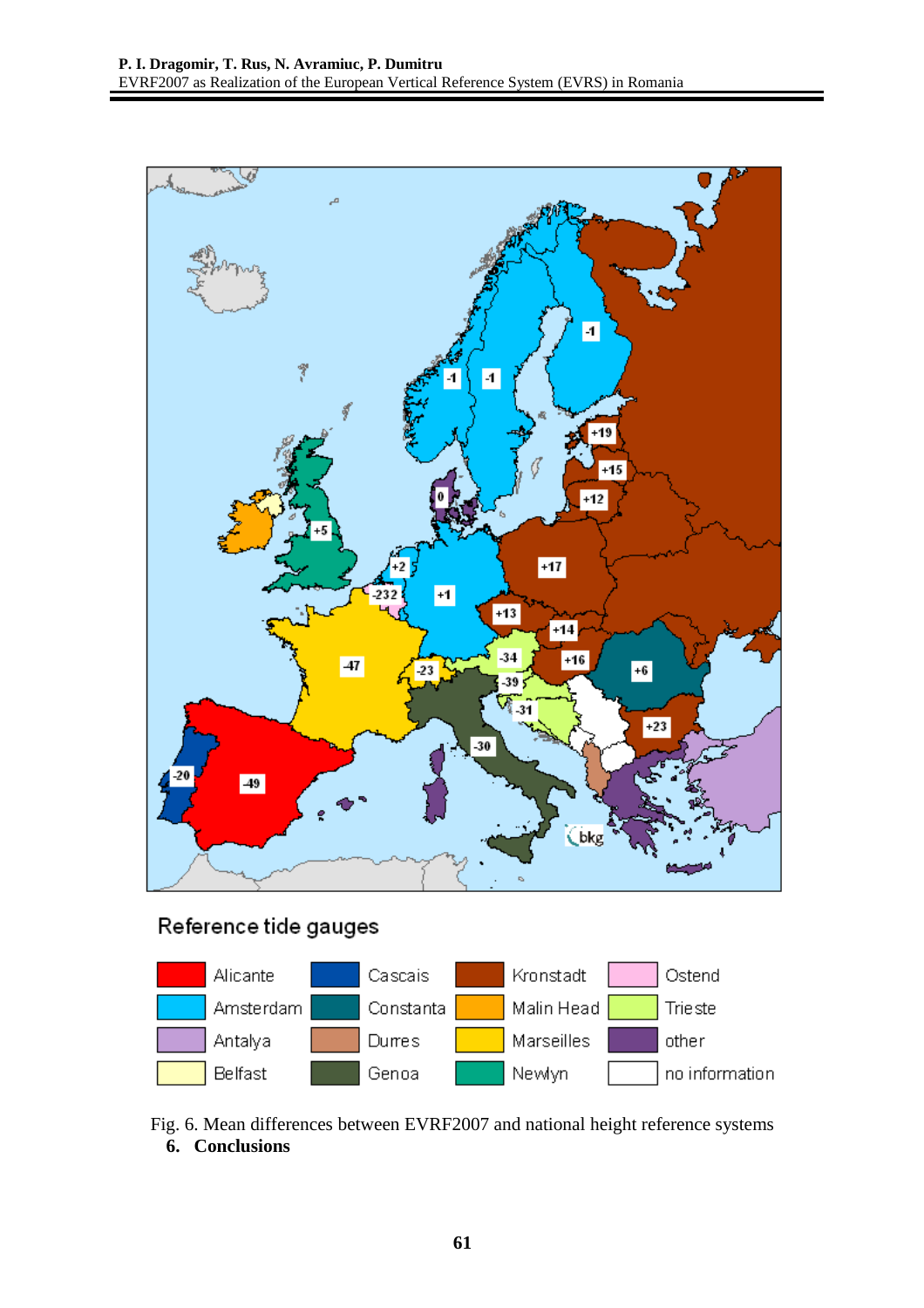In 2009, NACLR finalized the coordinates transformation including a distorsion model from ETRS89 system to S42 (Krasovski ellipsoid) – Stereographic 1970 projection system and provided TransDatRo software and algorithm for the users.

Transformation of normal heights from Black Sea 1975 System to EVRF2007, finalized at the present moment, complete the most recent link between the national coordinate reference systems and pan-European systems. NACLR intends to include this option in the software package for coordinate transformation TransDatRO which is already published on internet and will be implemented on national Geo-portal for a future simplification in spatial data harmonisation and interoperability.

After NACLR validation the parameters will be published on the on-line information system (http://www.crs-geo.eu/), which contains the descriptions of the different national Coordinate Reference Systems (CRS) for position in Europe as well as the transformation parameters from the national systems to the ETRS89 according to the ISO standard 19111 Geographic information - Spatial referencing by coordinates.

The information system was a common initiative of EuroGeographics, EUREF and the BKG. The national mapping agencies were asked for their support in establishing the system by verifying and completing the information. Since 2004 the information system contains also the description of the European gravity related height systems and the transformation parameters from the national height systems to the EVRF2000 and EVRF2007.

### **7. References**

| 1.  | Sacher M., Ihde J., Liebsch G., Mäkinen J.: EVRF2007 as Realization of              |  |  |  |  |  |
|-----|-------------------------------------------------------------------------------------|--|--|--|--|--|
|     | the European Vertical Reference System, EUREF symposium, Brussels, June 2008        |  |  |  |  |  |
| 2.  | Johannes Ihde, Jaakko Mäkinen, Martina Sacher: Conventions for the                  |  |  |  |  |  |
|     | Definition and Realization of a European Vertical Reference System (EVRS), IAG Sub- |  |  |  |  |  |
|     | commission 1.3a EUREF, 2008                                                         |  |  |  |  |  |
| 3.  | Ihde J.: Realization of a Global Vertical Reference System 2007. In:                |  |  |  |  |  |
|     | Proceedings of the 1st IGFS Symposium Gravity Field of the Earth 28 August - 1      |  |  |  |  |  |
|     | September 2006, Istanbul, Harita Dergisi, Special Issue 18, 2007.                   |  |  |  |  |  |
| 4.  | Petre Dragomir, Tiberiu Rus, Neculai Avramiuc, Paul Dumitru, Mihaela                |  |  |  |  |  |
|     | Fădur: National Report on Geodetic Activities, EUREF symposium, Brussels, June 2008 |  |  |  |  |  |
| 5.  | ISO 19111 Spatial referencing by coordinates, International Organization            |  |  |  |  |  |
|     | for Standardization, 2003                                                           |  |  |  |  |  |
| 6.  | Resolution No. 3 of the EUREF Symposium in London, 6 - 9 June 2007                  |  |  |  |  |  |
| 7.  | Resolution No. 3of the EUREF Symposium in Brusseles, 18 - 21 June 2008              |  |  |  |  |  |
| 8.  | Letter of the EUREF President - Dr. Johannes Ihde to NACLR, 12 April                |  |  |  |  |  |
|     | 2010                                                                                |  |  |  |  |  |
| 9.  | http://www.crs-geo.eu                                                               |  |  |  |  |  |
| 10. | http://www.bkg.bund.de/nn_164878/geodIS/EVRS/                                       |  |  |  |  |  |